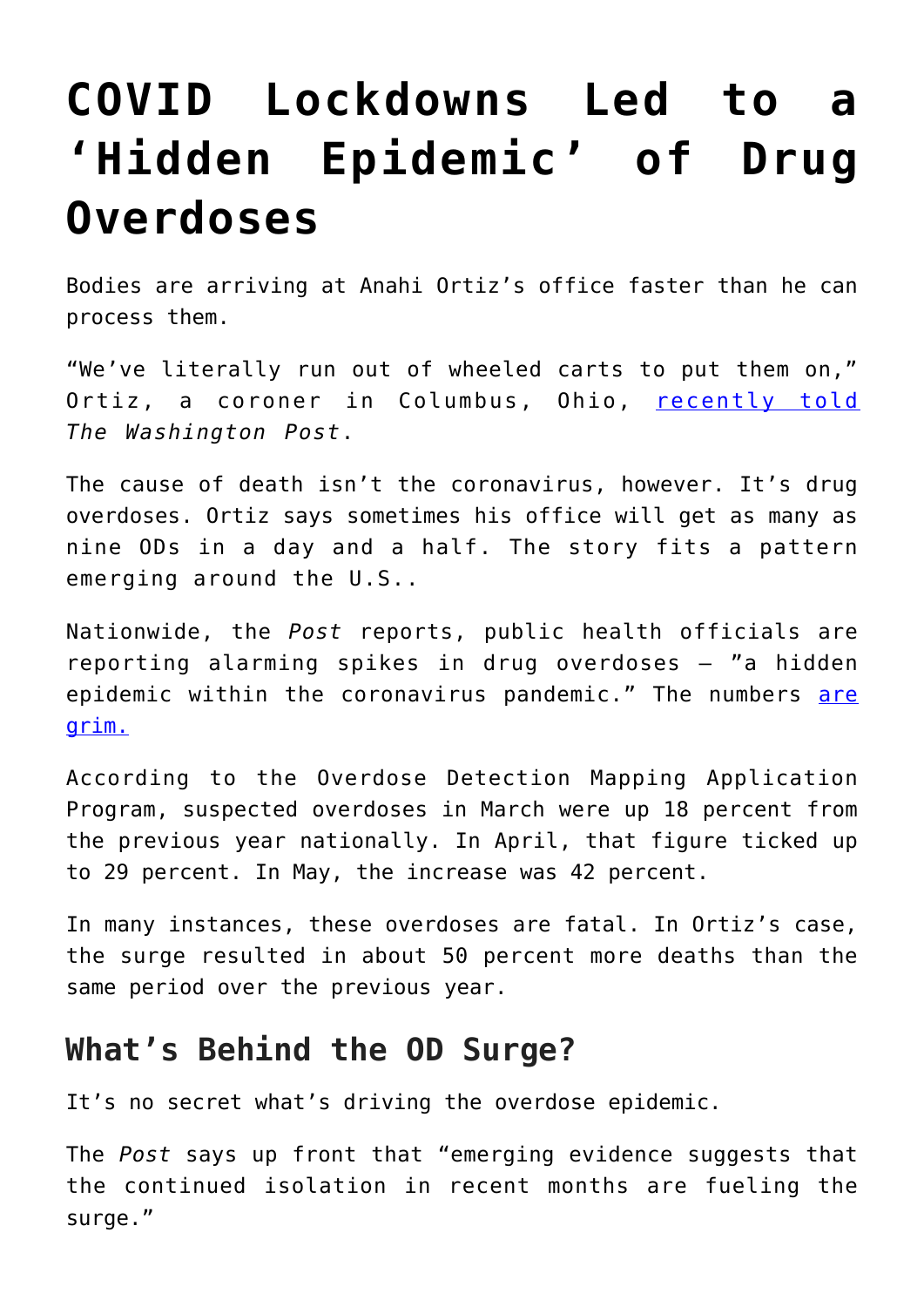The conclusion fits what scientists have been saying about human isolation for years: it's [deadly.](https://www.nytimes.com/2016/12/22/upshot/how-social-isolation-is-killing-us.html) In 2016, *The New York Times* did a deep-dive feature on the fatal consequences of social isolation.

A wave of new research suggests social separation is bad for us. Individuals with less social connection have disrupted sleep patterns, altered immune systems, more inflammation and higher levels of stress hormones.

One recent study found that isolation increases the risk of heart disease by 29 percent and stroke by 32 percent. Another analysis that pooled data from 70 studies and 3.4 million people found that socially isolated individuals had a 30 percent higher risk of dying in the next seven years, and that this effect was largest in middle age.

Loneliness can accelerate cognitive decline in older adults, and isolated individuals are twice as likely to die prematurely as those with more robust social interactions. These effects start early: Socially isolated children have significantly poorer health 20 years later, even after controlling for other factors. All told, loneliness is as important a risk factor for early death as obesity and smoking.

The *Times* article does not discuss drug abuse, but you can add it to the list of deadly results tied to social isolation.

An abundance of research shows that substance abuse and addiction [are linked to loneliness and depression.](https://www.huffpost.com/entry/the-road-to-addiction---1_b_232674) People drink and do drugs more often [to cope with feelings of](https://www.vice.com/en_uk/article/pkeqvk/young-people-loneliness-drugs-alcohol) [loneliness.](https://www.vice.com/en_uk/article/pkeqvk/young-people-loneliness-drugs-alcohol)

In the bestselling work *[Chasing the Scream](https://www.amazon.com/gp/product/1620408910/ref=as_li_tl?ie=UTF8&camp=1789&creative=9325&creativeASIN=1620408910&linkCode=as2&tag=intelltakeo0d-20&linkId=3f258a49ac1cab8e4793ae11873174be)*, a book that explores the history of the war on drugs and drug abuse, British writer Johann Hari says human interaction is the key to overcoming addiction.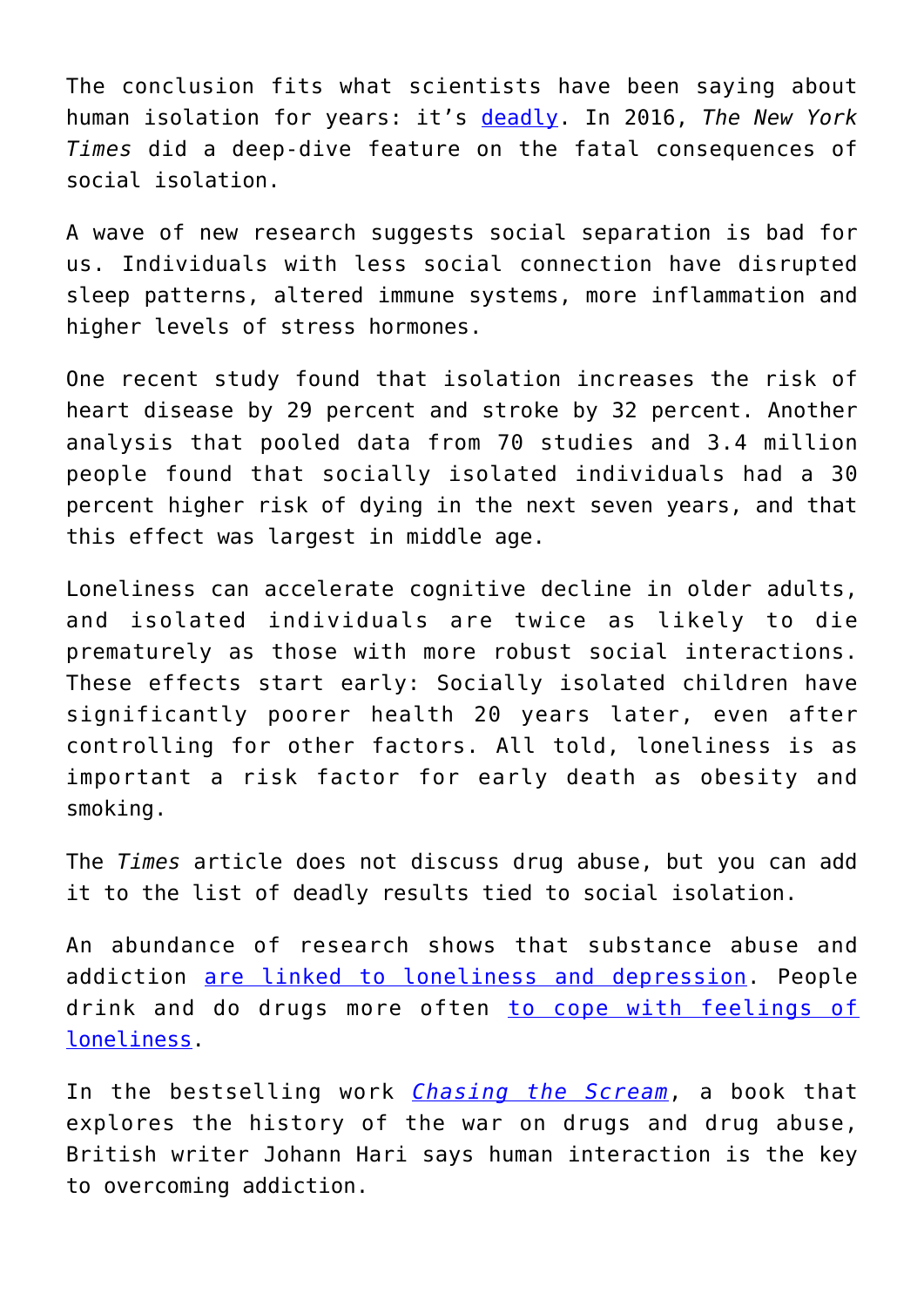"The opposite of addiction is not sobriety," Hari [writes,](https://www.intellectualtakeout.org/article/addiction-are-we-all-wrong-about-its-causes/) whose own struggles with drug abuse are chronicled in the book. "It is human connection."

This is why recovering addicts will tell you there is nothing worse than putting former users into isolation.

## **Lockdowns Take Lives, Too**

Putting hundreds of millions of healthy people under house arrest with stay-at-home orders to protect them from an invisible, highly-transmissible virus has never been done before.

We don't yet know how effective lockdowns will be (or *if* they'll be effective) at protecting people from the coronavirus. Nor do we precisely know the costs – economic, psychological, and human – of the lockdowns, though we've begun to see glimpses of them: mass unemployment, recession, social unrest, and psychological deterioration.

Overdoses are one part of that psychological deterioration. Another component is [suicide](https://fee.org/articles/a-years-worth-of-suicide-attempts-in-four-weeks-the-unintended-consequences-of-covid-19-lockdowns/).

One recent study found that the COVID-19 crisis could lead to a 20-30 percent increase in suicides in 2020. That's about 20 more suicide *per day*, or about 7,000 annually.

"We know unemployment brings all sorts of financial hardships that lead to emotional mental health issues," Dr. Jeff Gardere, a clinical psychologist and associate professor at Touro College of Osteopathic Medicine in New York City, [told](https://abcnews.go.com/Health/unemployment-isolation-covid-19s-mental-health-impact/story?id=69939700) *ABC News*.

That study focused predominantly on the economic impact of the coronavirus, not social isolation. Yet the economic impact of COVID-19 stems directly from the lockdowns, not the presence of the virus itself. (Previous pandemics [did not result in](https://mises.org/wire/why-didnt-1958-and-1918-pandemics-destroy-economy-hint-its-lockdowns)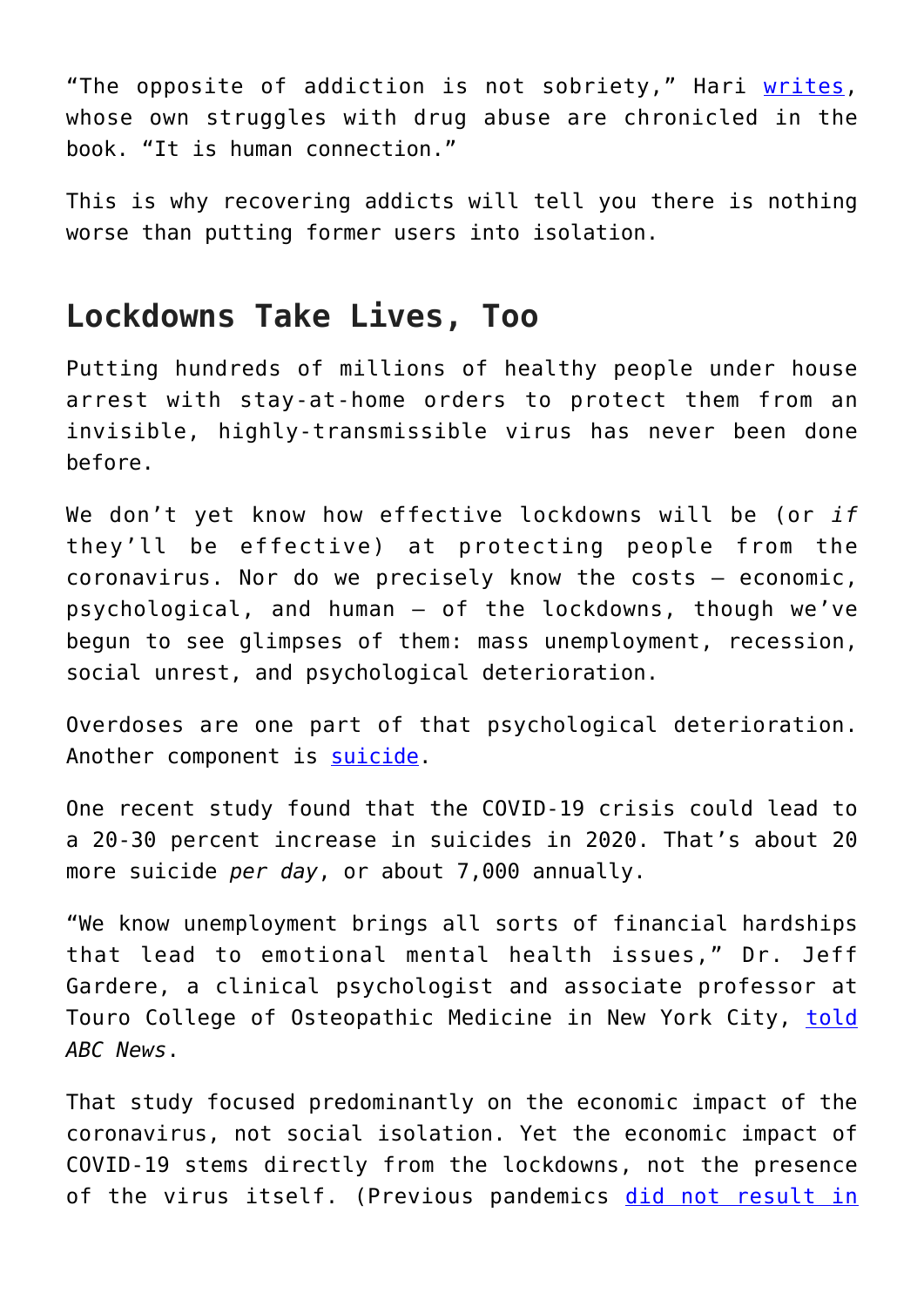[widespread economic carnage.](https://mises.org/wire/why-didnt-1958-and-1918-pandemics-destroy-economy-hint-its-lockdowns))

The costs of lockdowns go on. The National Cancer Institute recently published [research](https://www.medscape.com/viewarticle/932858) showing 10,000 excess deaths in the U.S. over the next decade because of diagnostic delays and deferred treatments in breast cancer and colorectal cancer.

"Clearly, postponing procedures and deferring care as a result of the pandemic was prudent at one time, but the spread, duration, and future peaks of COVID-19 remain unclear," [he](https://www.statnews.com/2020/06/19/ignoring-cancer-care-covid-19-nci-sharpless/) [wrote](https://www.statnews.com/2020/06/19/ignoring-cancer-care-covid-19-nci-sharpless/) in an editorial published in *Science*. "However, ignoring life-threatening non-COVID-19 conditions such as cancer for too long may turn one public health crisis into many others. Let's avoid that outcome."

One recent UK study indicates that more children have died from **[National Health Service treatment delays](https://www.telegraph.co.uk/news/2020/06/25/nhs-treatment-delays-linked-child-deaths-coronavirus/)** than the coronavirus.

Will lockdowns save more lives than are claimed due to overdoses, suicide, medical deferements, and the numerous other costs, such as [surging extreme poverty](https://fee.org/articles/covid-crisis-could-push-100-million-people-into-extreme-poverty-new-world-bank-study-says/)?

We don't know. But considering [the weak correlation](https://www.bloomberg.com/graphics/2020-opinion-coronavirus-europe-lockdown-excess-deaths-recession/) between lockdown severity and COVID-19 deaths, there's reason for skepticism.

Utility of lockdowns aside, we should ask if government overseers have the right to pick which lives are saved and which are forfeited. As one writer has pointed out, policymakers are essentially playing out ["the Trolley Problem"](https://fee.org/articles/covid-19-and-the-trolley-problem-you-re-on-the-tracks-and-the-government-is-controlling-the-switch/) in real life, gambling that intervention will save more lives than it claims.

This serves as a useful reminder of an uncomfortable truth economist Antony Davies and political scientist James Harrigan [recently observed](https://fee.org/articles/no-policy-can-save-lives-it-can-only-trade-lives/): policies cannot save lives; they can only trade lives.